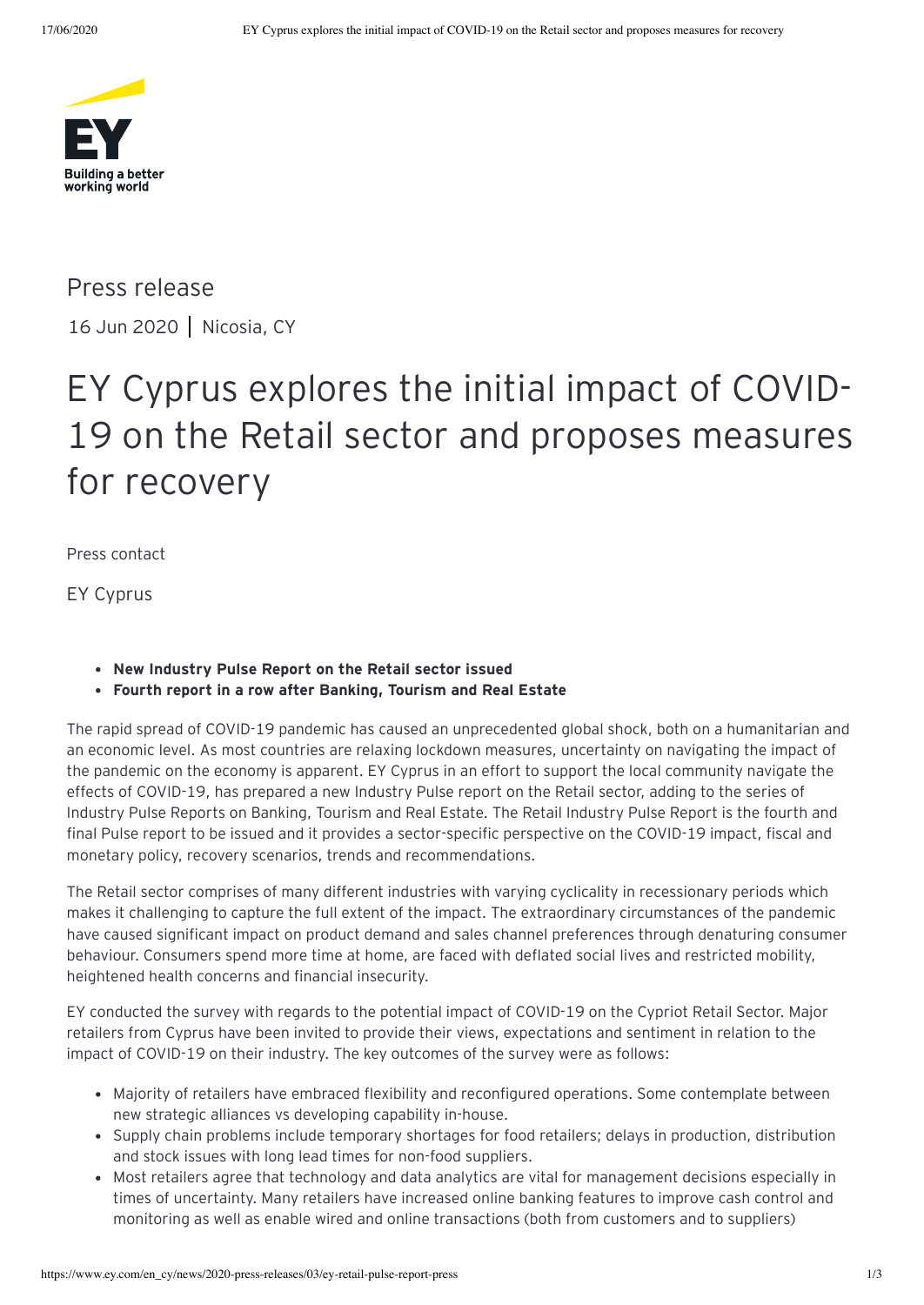- The majority of retailers agree that the Cypriot consumer is getting ready to embrace alternative sales channels, closely following their European counterparts.
- Retailers agree on the need to invest in online channels for reasons of business continuity as well as to benefit from the change in consumer behavior as Cypriot consumers increasingly place a higher premium on omnichannel experience.
- Half of retailers believe that this crisis will be worse than that 2013 as the halt in tourism deals a blow on direct and indirect demand in the medium term.
- Retailers are satisfied with the Government's swift response but express grievances on delays in loan restructuring and rent guidance

Stelios Demetriou, Partner and Head of Transaction Advisory Services of EY Cyprus, commented: "The pandemic has caused economic turmoil that is unparalleled in recent history. Most evidently the depth of the economic crisis and the change in consumer behaviour, urges businesses to be agile and flexible to adapt to the new norm. Our report on the Retail sector aims to provide sector-specific perspective with regards to the impact of COVID-19 and provide targeted recommendations on the way forward. It can become a reference document for discussion among stakeholders such as corporate executives, financial institutions as well as the Government. By better understanding the current landscape and having input from industry leaders, our team is ready to help our clients navigate this difficult crisis."

To read the report click **[here](https://www.ey.com/en_cy/covid-19-updates/covid-19-industry-pulse-report-retail-sector)**.

To find the previous reports of the series, click below:

- **Banking [https://www.ey.com/en\\_cy/covid-19-updates/pulse-report-banking](https://www.ey.com/en_cy/covid-19-updates/pulse-report-banking)**
- **Tourism [https://www.ey.com/en\\_cy/covid-19-updates/pulse-report-tourism1](https://www.ey.com/en_cy/covid-19-updates/pulse-report-tourism1)**
- **Real Estate [https://www.ey.com/en\\_cy/covid-19-updates/pulse-report-realestate](https://www.ey.com/en_cy/covid-19-updates/pulse-report-realestate)**

-end-

*EY Cyprus COVID-19 [Industry Pulse](https://assets.ey.com/content/dam/ey-sites/ey-com/en_cy/press-release/06/pdf/ey-pulse-press-release-retail.pdf) Report: Retail* **(in Greek)**

# For more information, please contact the EY Cyprus

## Email: **Irene [Charitou](https://www.ey.com/en_cy/snippet/contact-form?recipient=Irene&id=7RYCXc/zB7bSnfNZrF0kGE9d1WrbmN72P8oVm/xGwpg=)**

Contact number: +357 22209999

# **Notes to Editors**

## **About EY**

EY | Assurance | Tax | Transactions | Advisory

EY is a global leader in assurance, tax, transaction and advisory services. The insights and quality services we deliver help build trust and confidence in the capital markets and in economies the world over. We develop outstanding leaders who team to deliver on our promises to all of our stakeholders. In so doing, we play a critical role in building a better working world for our people, for our clients and for our communities.

EY refers to the global organization, and may refer to one or more, of the member firms of Ernst & Young Global Limited, each of which is a separate legal entity. Ernst & Young Global Limited, a UK company limited by guarantee, does not provide services to clients. Information about how EY collects and uses personal data and a description of the rights individuals have under data protection legislation are available via **[ey.com/privacy](https://www.ey.com/en_gl/privacy-statement)**. For more information about our organization, please visit **[ey.com](https://www.ey.com/en_gl)**.